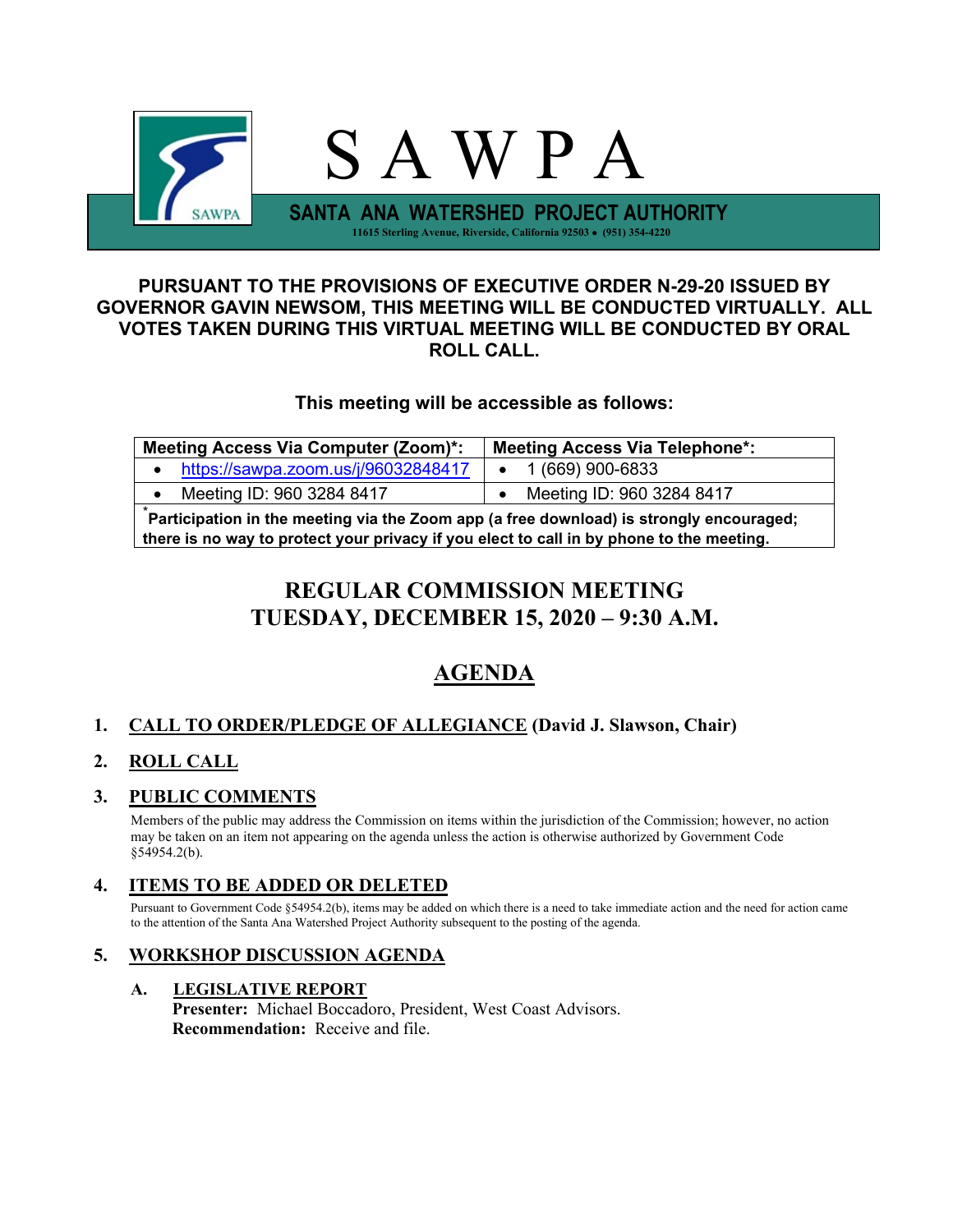SAWPA Commission Regular Meeting Agenda December 15, 2020 Page 2

### **6. CONSENT CALENDAR**

All matters listed on the Consent Calendar are considered routine and non-controversial and will be acted upon by the Commission by one motion as listed below.

**A. APPROVAL OF MEETING MINUTES: DECEMBER 1, 2020 Recommendation:** Approve as posted.

#### **7. NEW BUSINESS**

# **A. CONTRACT AMENDMENT | RICH HALLER (CM#2020.79)**

**Presenter:** Rich Haller

**Recommendation:** Approve the Third Amendment to Employment Agreement between the Santa Ana Watershed Project Authority and Rich Haller (Third Amendment) and authorize the Commission Chair to execute the Third Amendment.

#### **B. REGIONAL WATER QUALITY MONITORING TASK FORCE | SANTA ANA RIVER REGIONAL BACTERIA MONITORING PROGRAM – CONSULTANT TASK ORDER (CM#2020.82)**

**This item is subject to the provisions of Project Agreement 26 Presenter:** Rick Whetsel

**Recommendation:** Authorize the General Manager to execute (1) General Services Agreement with CDM Smith; and, (2) Task Order No. CDM386-16 with CDM Smith, a three-year task order with an option to exercise a two-year extension for an annual amount not to exceed \$356,845, totaling \$1,070,535 over the three-year period, for FY 2021-22 through FY 2023-24 to oversee and implement the Santa Ana River Regional Bacteria Monitoring Program.

#### **8. INFORMATIONAL REPORTS**

**Recommendation:** Receive for information.

- **A. CASH TRANSACTIONS REPORT – OCTOBER 2020 Presenter:** Karen Williams
- **B. INTER-FUND BORROWING – OCTOBER 2020 (CM#2020.80) Presenter:** Karen Williams
- **C. PERFORMANCE INDICATORS/FINANCIAL REPORTING – OCTOBER 2020 (CM#2020.81) Presenter:** Karen Williams
- **D. GENERAL MANAGER REPORT**
- **E. STATE LEGISLATIVE REPORT Presenter:** Rich Haller
- **F. CHAIR'S COMMENTS/REPORT**
- **G. COMMISSIONERS' COMMENTS**
- **H. COMMISSIONERS' REQUEST FOR FUTURE AGENDA ITEMS**